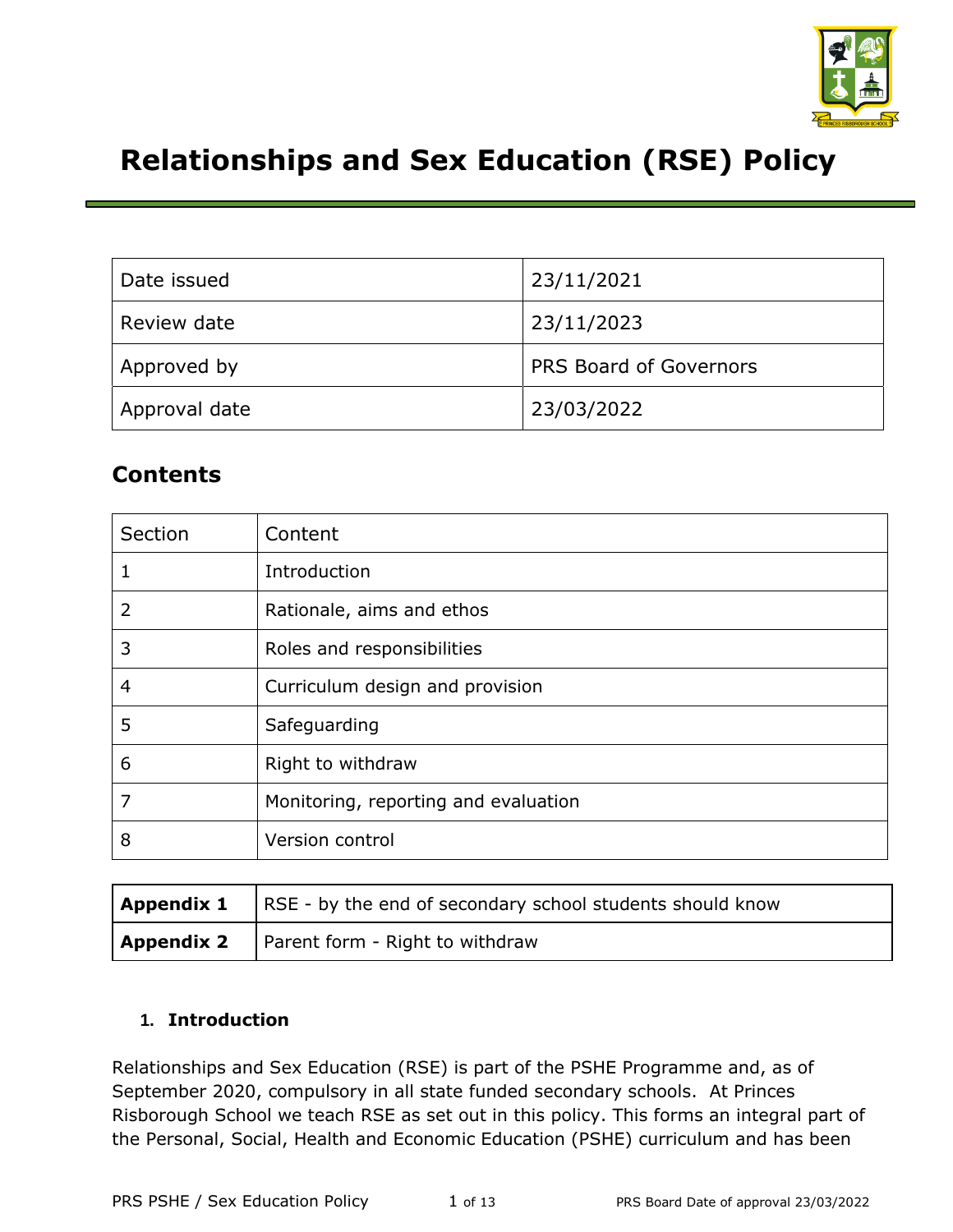developed in line with the required content and in consultation with the governors and the parents/carers of our students.

This policy has been informed by:

- Department for Education PSHE Guidance
- Department for Education RSE Guidance
- The PSHE Association
- The Equality Act 2010

It has been developed in consultation with the governors and the parents/carers of our students. The parent/carer consultation invited comments on the topics being taught in different year groups, and the appropriateness of them for the age of students. This will be repeated on a regular basis to develop the planning and delivery of the curriculum.

**Relationships Education**: learning about the physical, social, legal and emotional aspects of human relationships including friendships, intimate, sexual and committed relationships and family life.

**Sex Education**: learning about the physical, social, legal and emotional aspects of human sexuality and behaviour, including human reproduction. This includes conception and contraception, safer sex, sexually transmitted infections and sexual health.

We must provide RSE to all students as per section 34 of the [Children and Social Work](https://www.legislation.gov.uk/ukpga/2017/16/section/34/enacted)  [Act 2017.](https://www.legislation.gov.uk/ukpga/2017/16/section/34/enacted)

In teaching RSE, we are required to have regard to the [statutory guidance](https://www.gov.uk/government/publications/relationships-education-relationships-and-sex-education-rse-and-health-education) issued by the DfE as outlined in section 403 of the [Education Act 1996.](https://www.legislation.gov.uk/ukpga/1996/56/contents)

Schools are required to comply with relevant requirements of the [Equality Act 2010.](https://www.legislation.gov.uk/ukpga/2010/15/contents) Under the provisions of the Equality Act, schools must not unlawfully discriminate against pupils because of their age, sex, race, disability, religion or belief, gender reassignment, pregnancy or maternity, marriage or civil partnership, or sexual orientation (the protected characteristics). Schools must also make reasonable adjustments to alleviate disadvantage and be mindful of the SEND Code of Practice when planning.

Other school policies which can be linked to this policy are:

- [Child Protection and Safeguarding Policy](https://www.princesrisborough.bucks.sch.uk/docs/policies/safeguarding_and_esafety/Child_Protection_and_Safeguarding_Policy__1_.pdf)
- [PSHE Policy](https://www.princesrisborough.bucks.sch.uk/docs/policies/teaching___learning/PSHE_policy_PRS_-_DRAFT.pdf)
- [Online Safety Policy](https://www.princesrisborough.bucks.sch.uk/docs/policies/safeguarding_and_esafety/Online_Safety_Policy.pdf)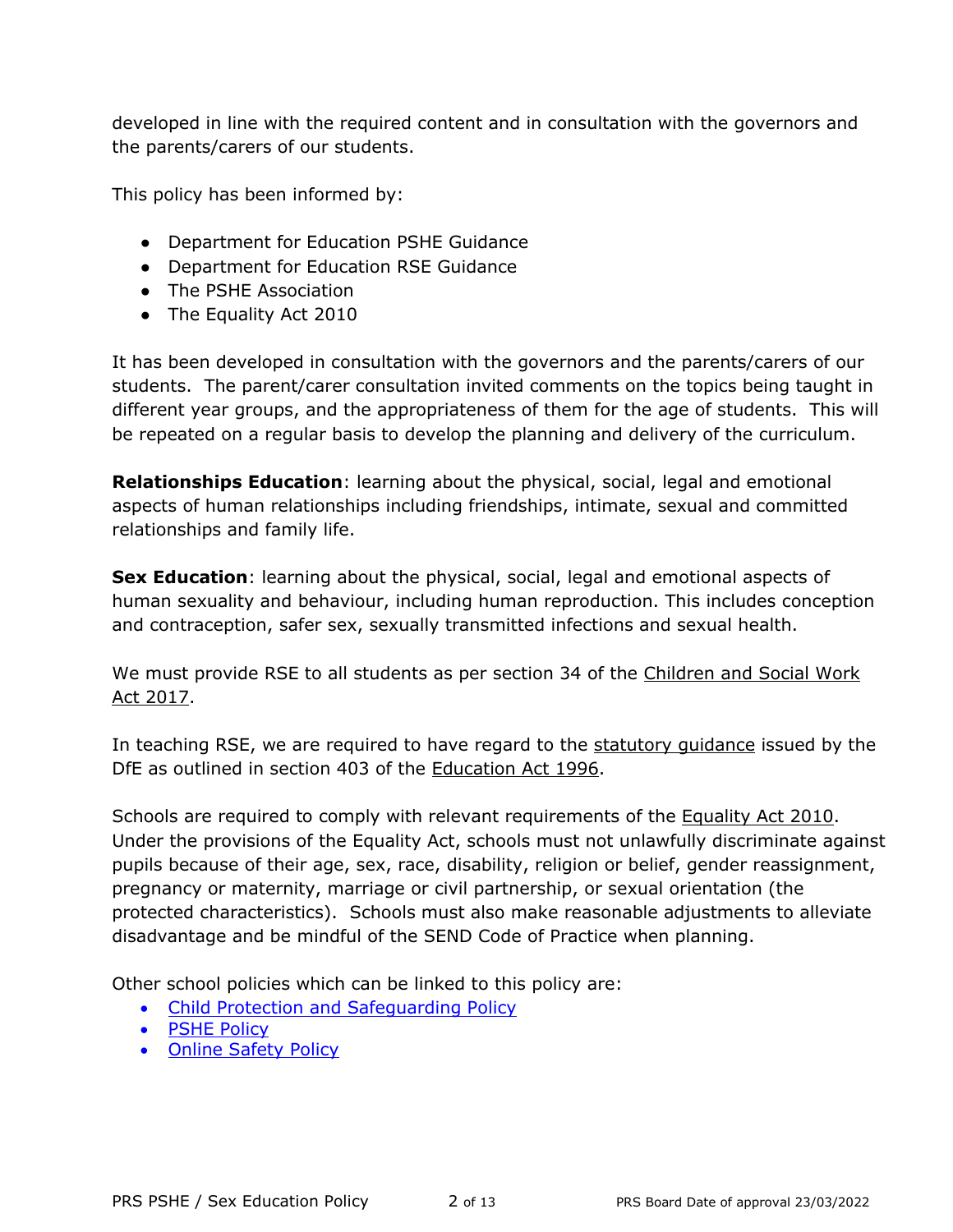## **2. Rationale, aims and ethos**

This policy covers our school's approach to RSE.

At Princes Risborough School we believe that RSE is important for our students because it will enable them to be positive in their choices and ambitions, responsible and active citizens in their communities and successful in the world beyond the school gates. The RSE curriculum promotes the spiritual, moral, social, cultural, mental and physical development and resilience of all students. The curriculum is designed to engage and significantly challenge students of all abilities. We are committed to an RSE curriculum that makes every student feel valued and is relevant to them. The school will use whole school teaching strategies to ensure this curriculum is differentiated and delivered to all students including those with SEND.

The aims of RSE at Princes Risborough School are to:

- To provide students with lifelong learning about physical, moral and emotional developments that enable them to develop healthy, positive, respectful relationships of all kinds, not just intimate relations.
- Provide a framework in which sensitive discussions can take place.
- Support pupils' understanding of puberty and develop their understanding of sexual development and the importance of health and hygiene.
- Help pupils develop feelings of self-respect, confidence and empathy and understand the positive effects that good relationships have on their mental wellbeing as well as to identify when relationships are not right and understand how such situations can be managed.
- Create a positive culture around issues of sexuality and relationships, ensuring that all teaching is LGBTQ+ inclusive.
- Promote inclusivity by an awareness and acknowledgement of diversity.
- Provide age appropriate information that allows students to make informed and responsible decisions about sex and relationships and contextualise these within the digital age.
- To develop students' understanding of what is acceptable and unacceptable behaviour in relationships including decisions around contraception, developing intimate relationships and resisting pressure to have sex (and not applying pressure).
- To teach students about the laws surrounding sex, sexuality, sexual health and gender identity in an age-appropriate way.

It is important to note that RSE is not about the promotion of sexual orientation or sexual activity.

## **3. Roles and Responsibilities**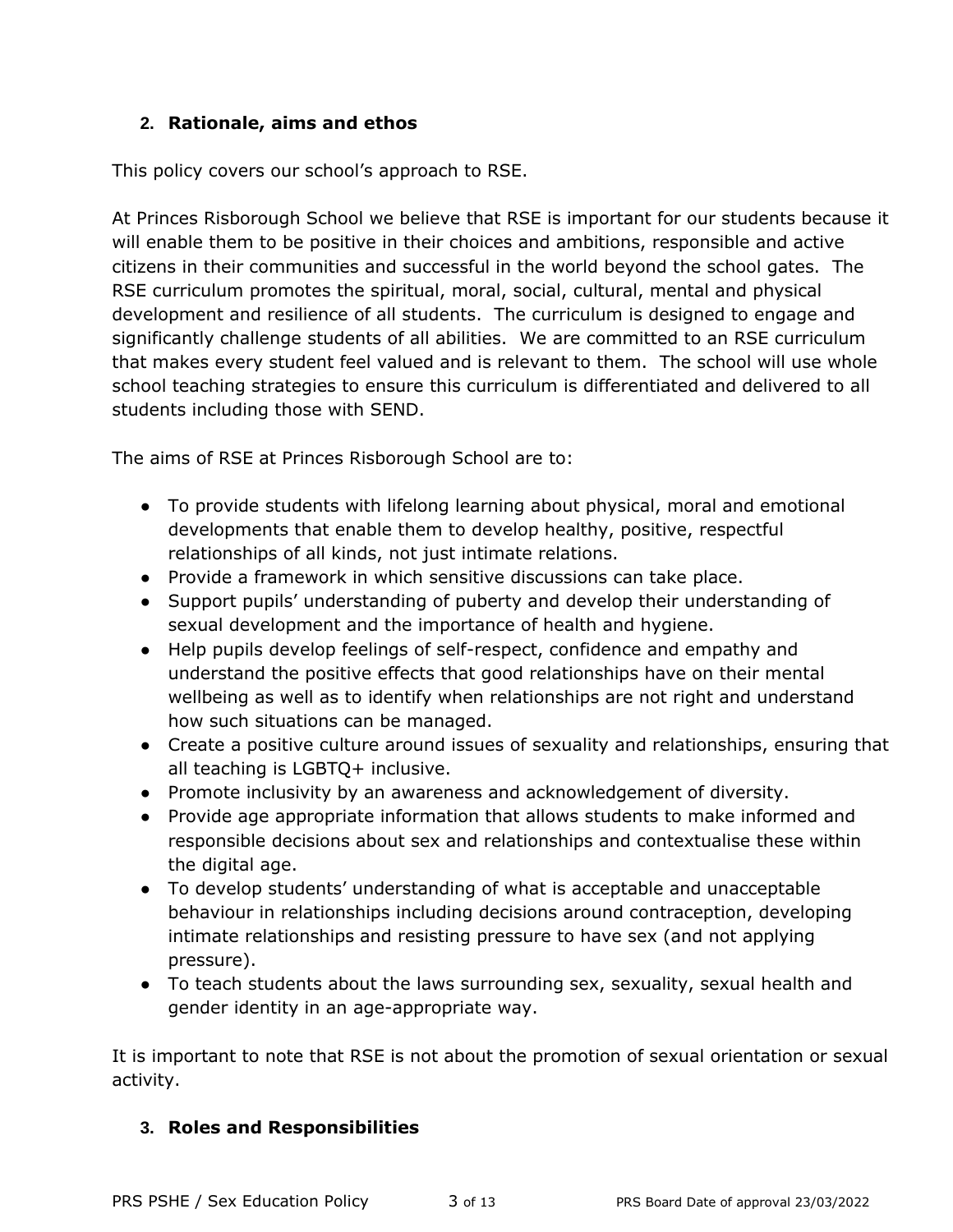## **The Governing Body is responsible for:**

- Approving the RSE policy and holding the Headteacher to account for its implementation.
- Link governor to meet with PSHE Co-ordinator on a regular basis.

## **The Headteacher is responsible for:**

- Ensuring that RSE is taught consistently across the school.
- Managing requests to withdraw pupils.

## **The PSHE Co-ordinator is responsible for:**

- Compilation of the whole school scheme of work.
- Provision of age appropriate and inclusive RSE resources.
- Support and training of teaching staff/tutors delivering RSE.
- Monitoring the delivery of RSE.
- Reviewing the RSE policy as required.

The PSHE Co-ordinator is line-managed by a member of the Senior Leadership or extended Senior Leadership Team.

## **Teaching staff/tutors are responsible for:**

- Passing on any safeguarding concerns to the Designated Safeguarding Lead.
- Delivering RSE in a sensitive way, ensuring it is inclusive and age-appropriate.
- Maintaining professional boundaries.
- Modelling positive attitudes to RSE.
- Monitoring discussions and progress.
- Answering pupils' questions in an age-appropriate manner.
- Responding to the needs of individual pupils, including special educational needs and disability (SEND) students.
- Responding appropriately to pupils whose parents wish them to be withdrawn from sex education.

Staff do not have the right to opt out of teaching RSE. Staff who have concerns about teaching RSE are encouraged to discuss this with the PSHE Co-ordinator and the Headteacher.

## **4. Curriculum design and provision**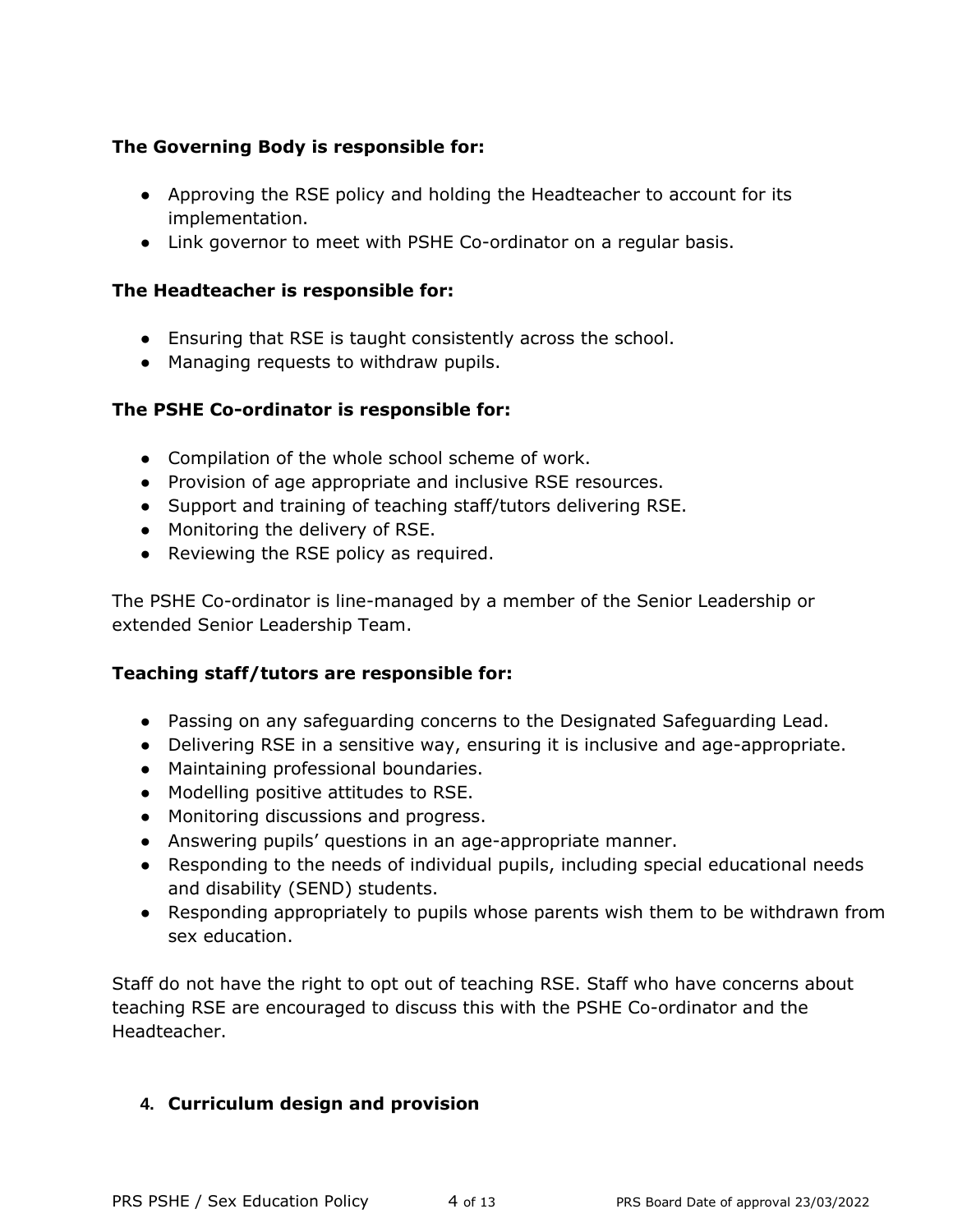At Princes Risborough School, RSE is delivered through the PRS Programme (PSHE/Citizenship lessons) in Years 7 and 8 for an hour a week. These timetabled lessons are delivered by specialist teachers. Biological aspects of RSE are taught within the Science curriculum, delivered by specialist Science teachers. For Years 9-13, delivery will be through age appropriate off-timetable sessions. Assemblies and form time (including the Reading Programme) may also be used for the delivery of some content. Additional provision for some aspects of RSE is made through other subjects including (but not limited to) English and Citizenship where subjects have opportunities to make links with the RSE curriculum through their programmes of study. Visiting speakers may be invited in to deliver different parts of the RSE curriculum. Any visiting speakers will be carefully selected from reputable organisations to ensure the quality of provision.

A variety of resources are used to design the curriculum and deliver quality RSE lessons. These include (but are not limited to) resources from the PSHE Association, the NSPCC and CEOP. The PSHE Coordinator is a member of the Buckinghamshire PSHE forum and accesses information from Public Health England, Thames Valley Police and local Youth Engagement Officers. The school is a member of the PSHE Association. Using these different sources of information, and working closely with the Designated Safeguarding Lead, ensures the curriculum is designed and provision is tailored to the needs of our students.

The PSHE Coordinator uses a spiral approach to build the curriculum for students from year 7 upwards, building on prior skills and knowledge as students progress through the school and with due reference to the statutory guidance. The curriculum has been developed taking into account the age, needs and feelings of students.

The curriculum is also designed taking into account feedback from staff delivering RSE, and the Child Protection team. Student feedback on different topics and lessons is also considered. We will work in partnership with parents and carers to develop the curriculum through regular consultation, listening carefully to the feedback received and making adjustments where appropriate.

SEND students access RSE through their lessons and off timetable days, appropriately adapted for their needs. SEND students will receive additional sessions on some topics if they are part of the Social and Communication Skills programme, where it is appropriate for their needs.

Outcomes for RSE for the end of secondary school are defined by the DfE and determine what will be taught. These outcomes comprise the following categories:

- Families.
- Respectful relationships, including friendships.
- Online and media.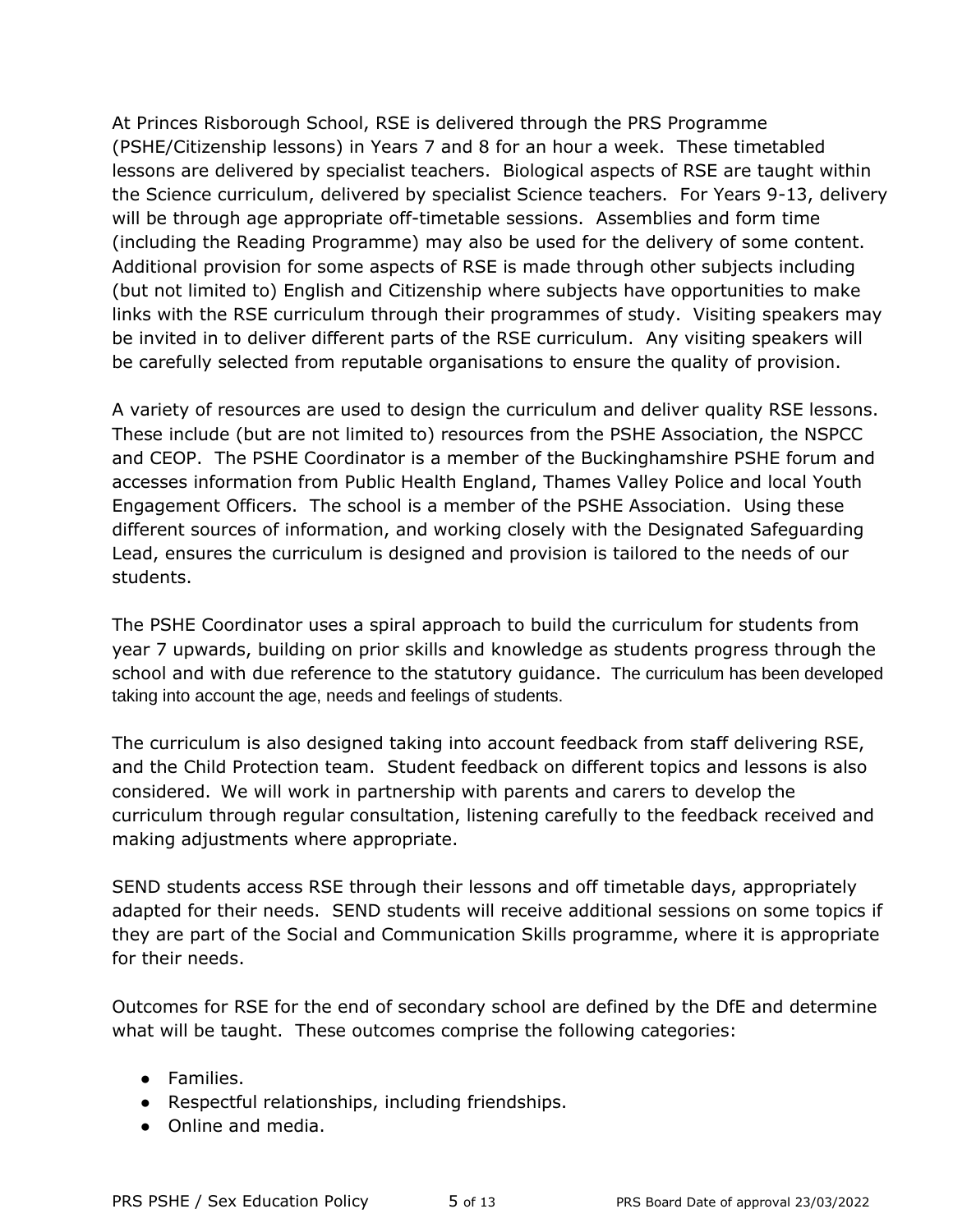- Being safe.
- Intimate and sexual relationships, including sexual health.
- The law
- Physical health and mental wellbeing

Further information on the outcomes can be found in Appendix 1 of this policy.

## **5. Safeguarding**

Teachers are aware that effective RSE, which brings an understanding of what is and what is not appropriate in a relationship, can lead to a disclosure of a child protection issue. Teachers will never promise confidentiality and will consult with the Designated Safeguarding Lead (DSL) and in their absence their deputy in the event of a disclosure. School safeguarding policies and procedures will be adhered to.

Visitors/external agencies which support the delivery of RSE will be required to follow school safeguarding policies and procedures.

## **6. Right to withdraw**

Parents have the right to withdraw their children from the non-statutory components of sex education within RSE up to and until 3 terms before the child turns 16. After this point, if the child wishes to receive sex education rather than being withdrawn, the school will arrange this.

Requests for withdrawal should be put in writing to the Headteacher stating the reasons for their request and which elements they wish to withdraw their child from (see Appendix 2 of this policy).

The Headteacher may delegate a member of the pastoral or PSHE team to discuss the request further where further clarification is needed. Where a child is withdrawn, a record will be kept on a central database and noted on SIMS. This information will then be shared with the appropriate staff.

If parents then wish for their child to opt back in to the non-statutory components of sex education within RSE, they should complete the appropriate form and submit it to the Headteacher (see Appendix 2 of this policy). The central database and SIMS will be updated and the information shared with the appropriate staff.

## **7. Monitoring, reporting and evaluation**

The delivery of RSE is monitored and evaluated by the PSHE Co-ordinator through the delivery of a set curriculum, book scrutinies, regular learning walks and evaluation of off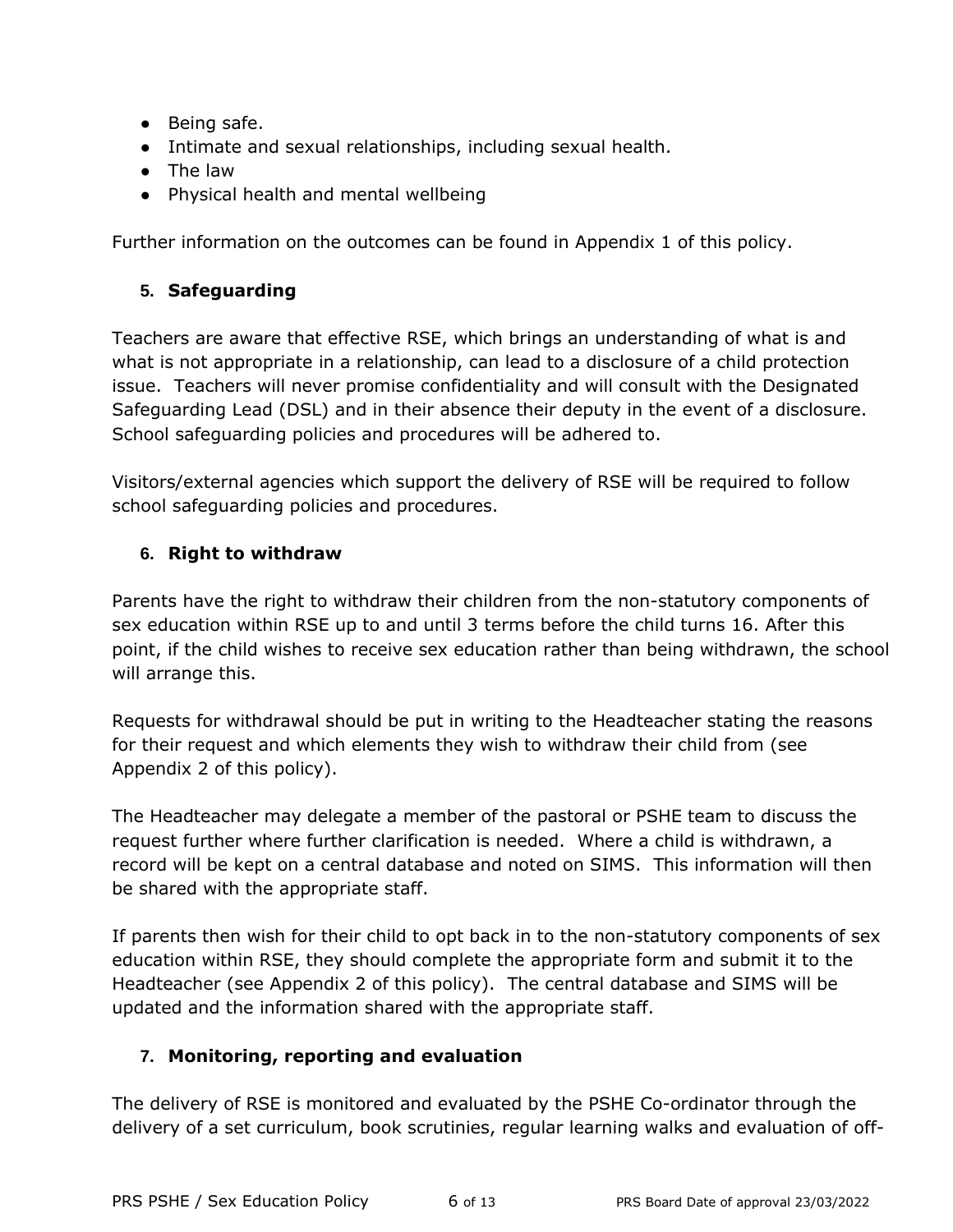timetable days. Pupils' development in RSE will be reported on to parents as part of the regular school reporting system, included in the PSHE attainment data for Years 7 and 8. The content is evaluated through the use of student voice and teacher feedback. The policy will be reviewed as required by the Head of PSHE.

Last Parent Consultation: November 2021.

#### **8. Version Control**

| Date | Circulation | Amendments to previous version |
|------|-------------|--------------------------------|
|      |             |                                |
|      |             |                                |
|      |             |                                |
|      |             |                                |
|      |             |                                |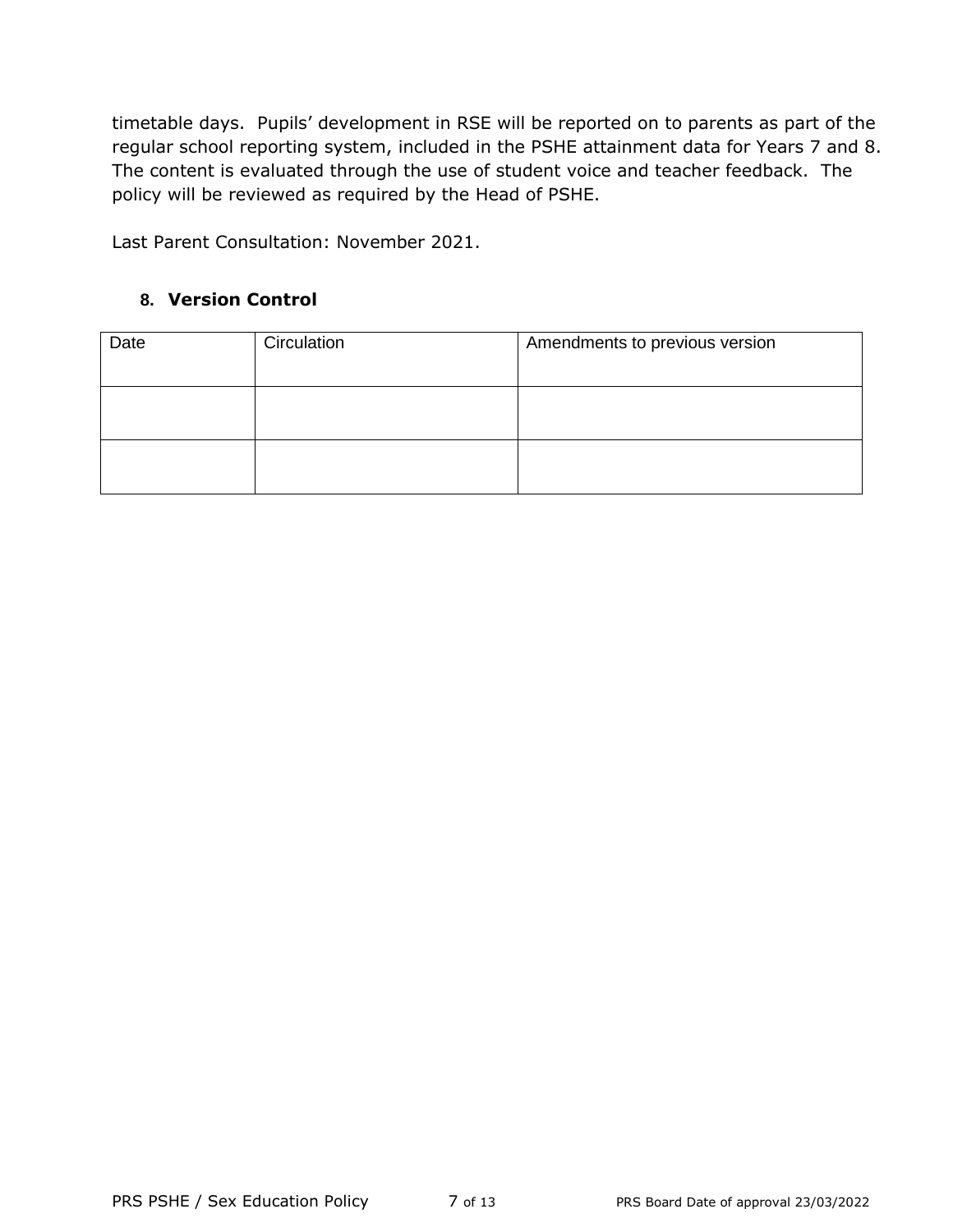## **Appendix 1: RSE - by the end of secondary school students should know: [Relationships Education, Relationships and Sex Education and Health Education](https://assets.publishing.service.gov.uk/government/uploads/system/uploads/attachment_data/file/1019542/Relationships_Education__Relationships_and_Sex_Education__RSE__and_Health_Education.pdf)  [guidance](https://assets.publishing.service.gov.uk/government/uploads/system/uploads/attachment_data/file/1019542/Relationships_Education__Relationships_and_Sex_Education__RSE__and_Health_Education.pdf)**

| <b>TOPIC</b>    | <b>STUDENTS SHOULD KNOW</b>                                                                                                                                                                                                                                                                                                                                                                                                                                                                                                                                                                                                                                                                                                                                                                                                                                                                                                                                                                                                                                                                                                                               |
|-----------------|-----------------------------------------------------------------------------------------------------------------------------------------------------------------------------------------------------------------------------------------------------------------------------------------------------------------------------------------------------------------------------------------------------------------------------------------------------------------------------------------------------------------------------------------------------------------------------------------------------------------------------------------------------------------------------------------------------------------------------------------------------------------------------------------------------------------------------------------------------------------------------------------------------------------------------------------------------------------------------------------------------------------------------------------------------------------------------------------------------------------------------------------------------------|
| <b>Families</b> | That there are different types of committed, stable relationship<br>$\bullet$<br>How these relationships might contribute to human happiness<br>$\bullet$<br>and their importance for bringing up children<br>• What marriage is, including their legal status e.g. that marriage<br>carries legal rights and protections not available to couples who<br>are cohabiting or who have married, for example, in an<br>unregistered religious ceremony<br>• Why marriage is an important relationship choice for many<br>couples and why it must be freely entered into<br>The characteristics and legal status of other types of long-term<br>$\bullet$<br>relationships<br>The roles and responsibilities of parents with respect to raising<br>$\bullet$<br>of children, including the characteristics of successful parenting<br>• How to: determine whether other children, adults or sources of<br>information are trustworthy: judge when a family, friend,<br>intimate or other relationship is unsafe (and to recognise this in<br>others' relationships); and, how to seek help or advice, including<br>reporting concerns about others, if needed |

| <b>TOPIC</b>                                             | <b>STUDENTS SHOULD KNOW</b>                                                                                                                                                                                                                                                                                                                                                                                                                                                                                                                                                                                                                                                                                                                                                                                                                                                                                                                                                                                                                                                                                                                                                                                                                         |
|----------------------------------------------------------|-----------------------------------------------------------------------------------------------------------------------------------------------------------------------------------------------------------------------------------------------------------------------------------------------------------------------------------------------------------------------------------------------------------------------------------------------------------------------------------------------------------------------------------------------------------------------------------------------------------------------------------------------------------------------------------------------------------------------------------------------------------------------------------------------------------------------------------------------------------------------------------------------------------------------------------------------------------------------------------------------------------------------------------------------------------------------------------------------------------------------------------------------------------------------------------------------------------------------------------------------------|
| Respectful<br>relationships,<br>including<br>friendships | The characteristics of positive and healthy friendships (in all<br>$\bullet$<br>contexts, including online) including: trust, respect, honesty,<br>kindness, generosity, boundaries, privacy, consent and the<br>management of conflict, reconciliation and ending relationships.<br>This includes different (non-sexual) types of relationship<br>Practical steps they can take in a range of different contexts to<br>$\bullet$<br>improve or support respectful relationships<br>How stereotypes, in particular stereotypes based on sex,<br>$\bullet$<br>gender, race, religion, sexual orientation or disability, can<br>cause damage (e.g. how they might normalise non-consensual<br>behaviour or encourage prejudice)<br>• That in school and in wider society they can expect to be<br>treated with respect by others, and that in turn they should<br>show due respect to others, including people in positions of<br>authority and due tolerance of other people's beliefs<br>About different types of bullying (including cyberbullying), the<br>$\bullet$<br>impact of bullying, responsibilities of bystanders to report<br>bullying and how and where to get help<br>That some types of behaviour within relationships are criminal, |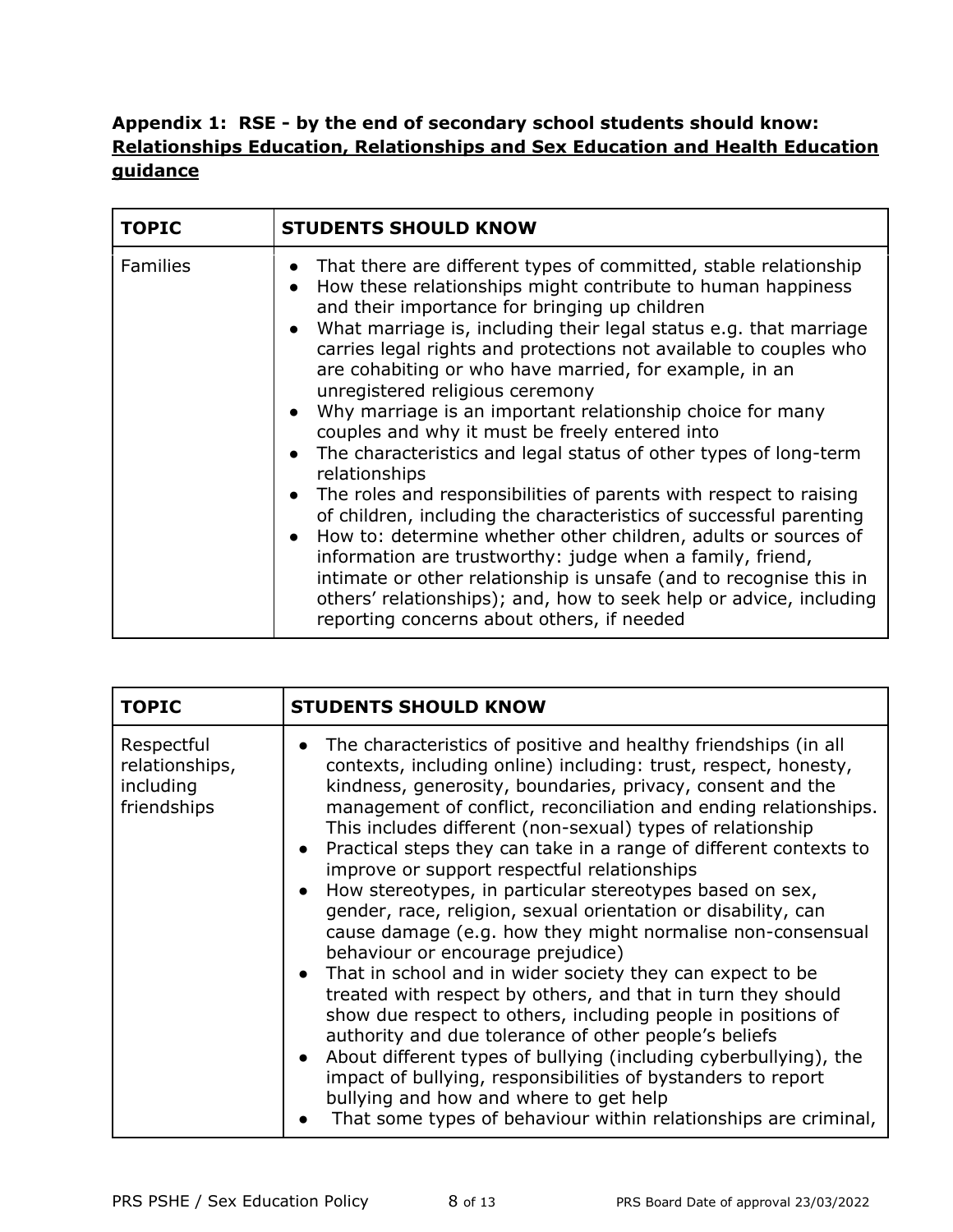|  | including violent behaviour and coercive control<br>What constitutes sexual harassment and sexual violence and<br>why these are always unacceptable<br>The legal rights and responsibilities regarding equality<br>(particularly with reference to the protected characteristics as<br>defined in the Equality Act 2010) and that everyone is unique<br>and equa |
|--|------------------------------------------------------------------------------------------------------------------------------------------------------------------------------------------------------------------------------------------------------------------------------------------------------------------------------------------------------------------|
|--|------------------------------------------------------------------------------------------------------------------------------------------------------------------------------------------------------------------------------------------------------------------------------------------------------------------------------------------------------------------|

| <b>TOPIC</b>     | <b>WHAT STUDENTS SHOULD KNOW</b>                                                                                                                                                                                                                                                                                                                                                                                                                                                                                                                                                                                                                                                                                                                                                                                                                                                                                                                                                                                                                                                                                                                                                                                                                                         |
|------------------|--------------------------------------------------------------------------------------------------------------------------------------------------------------------------------------------------------------------------------------------------------------------------------------------------------------------------------------------------------------------------------------------------------------------------------------------------------------------------------------------------------------------------------------------------------------------------------------------------------------------------------------------------------------------------------------------------------------------------------------------------------------------------------------------------------------------------------------------------------------------------------------------------------------------------------------------------------------------------------------------------------------------------------------------------------------------------------------------------------------------------------------------------------------------------------------------------------------------------------------------------------------------------|
| Online and media | Their rights, responsibilities and opportunities online, including<br>$\bullet$<br>that the same expectations of behaviour apply in all contexts,<br>including online<br>About online risks, including that any material someone<br>$\bullet$<br>provides to another has the potential to be shared online and<br>the difficulty of removing potentially compromising material<br>placed online<br>Not to provide material to others that they would not want<br>$\bullet$<br>shared further and not to share personal material which is sent<br>to them<br>What to do and where to get support to report material or<br>$\bullet$<br>manage issues online<br>The impact of viewing harmful content<br>$\bullet$<br>That specifically sexually explicit material e.g. pornography<br>$\bullet$<br>presents a distorted picture of sexual behaviours, can damage<br>the way people see themselves in relation to others and<br>negatively affect how they behave towards sexual partners<br>That sharing and viewing indecent images of children (including<br>$\bullet$<br>those created by children) is a criminal offence which carries<br>severe penalties including jail<br>How information and data is generated, collected, shared and<br>$\bullet$<br>used online |

| <b>TOPIC</b> | <b>WHAT STUDENTS SHOULD KNOW</b>                                                                                                                                                                                                                                                                                                                                                                                                                                   |
|--------------|--------------------------------------------------------------------------------------------------------------------------------------------------------------------------------------------------------------------------------------------------------------------------------------------------------------------------------------------------------------------------------------------------------------------------------------------------------------------|
| Being safe   | • The concepts of, and laws relating to, sexual consent, sexual<br>exploitation, abuse, grooming, coercion, harassment, rape,<br>domestic abuse, forced marriage, honour-based violence and<br>FGM, and how these can affect current and future relationships<br>How people can actively communicate and recognise consent<br>$\bullet$<br>from others, including sexual consent, and how and when<br>consent can be withdrawn (in all contexts, including online) |

| <b>TOPIC</b> | <b>WHAT STUDENTS SHOULD KNOW</b> |
|--------------|----------------------------------|
|--------------|----------------------------------|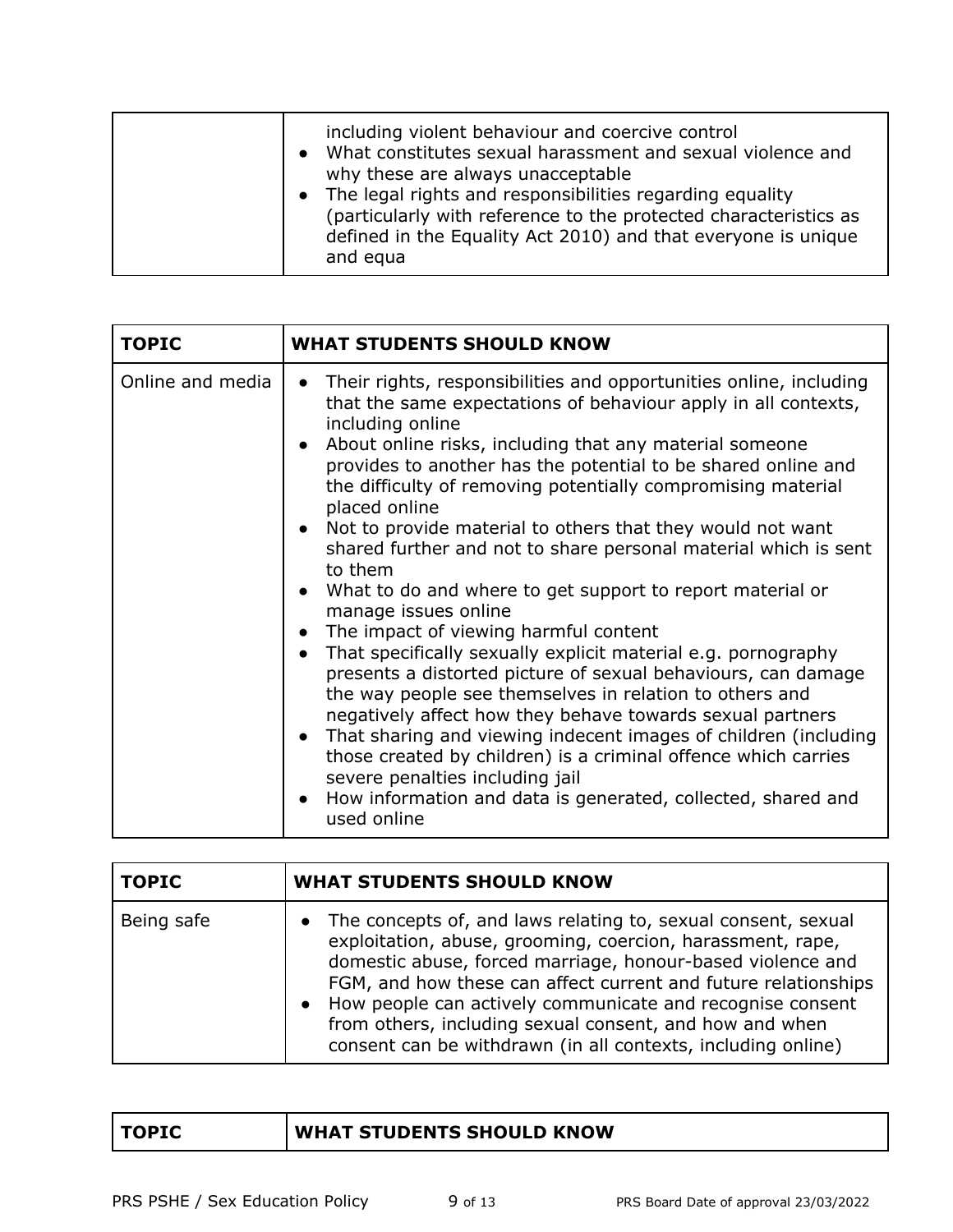| Intimate and<br>sexual<br>relationships,<br>including sexual<br>health | • How to recognise the characteristics and positive aspects of<br>healthy oneto-one intimate relationships, which include mutual<br>respect, consent, loyalty, trust, shared interests and outlook,<br>sex and friendship<br>• That all aspects of health can be affected by choices they make<br>in sex and relationships, positively or negatively, e.g. physical,<br>emotional, mental, sexual and reproductive health and<br>wellbeing<br>The facts about reproductive health, including fertility and the<br>potential impact of lifestyle on fertility for men and women<br>That there are a range of strategies for identifying and<br>managing sexual pressure, including understanding peer<br>pressure, resisting pressure and not pressurising others<br>That they have a choice to delay sex or to enjoy intimacy<br>without sex The facts about the full range of contraceptive<br>choices, efficacy and options available<br>• The facts around pregnancy including miscarriage<br>• That there are choices in relation to pregnancy (with medically<br>and legally accurate, impartial information on all options,<br>including keeping the baby, adoption, abortion and where to<br>get further help)<br>• How the different sexually transmitted infections (STIs),<br>including HIV/AIDs, are transmitted, how risk can be reduced<br>through safer sex (including through condom use) and the<br>importance of and facts about testing<br>About the prevalence of some STIs, the impact they can have<br>on those who contract them and key facts about treatment<br>How the use of alcohol and drugs can lead to risky sexual<br>$\bullet$<br>behaviour |
|------------------------------------------------------------------------|-----------------------------------------------------------------------------------------------------------------------------------------------------------------------------------------------------------------------------------------------------------------------------------------------------------------------------------------------------------------------------------------------------------------------------------------------------------------------------------------------------------------------------------------------------------------------------------------------------------------------------------------------------------------------------------------------------------------------------------------------------------------------------------------------------------------------------------------------------------------------------------------------------------------------------------------------------------------------------------------------------------------------------------------------------------------------------------------------------------------------------------------------------------------------------------------------------------------------------------------------------------------------------------------------------------------------------------------------------------------------------------------------------------------------------------------------------------------------------------------------------------------------------------------------------------------------------------------------------------------------------------------------------------------------------|
|                                                                        | How to get further advice, including how and where to access<br>confidential sexual and reproductive health advice and<br>treatment                                                                                                                                                                                                                                                                                                                                                                                                                                                                                                                                                                                                                                                                                                                                                                                                                                                                                                                                                                                                                                                                                                                                                                                                                                                                                                                                                                                                                                                                                                                                         |

#### **The Law**

It is important to know what the law says about sex, relationships and young people, as well as broader safeguarding issues. This includes a range of important facts and the rules regarding sharing personal information, pictures, videos and other material using technology. This will help young people to know what is right and wrong in law, but it can also provide a good foundation of knowledge for deeper discussion about all types of relationships. There are also many different legal provisions whose purpose is to protect young people and which ensure young people take responsibility for their actions. Pupils should be made aware of the relevant legal provisions when relevant topics are being taught, including for example:

| TOPIC   | <b>WHAT STUDENTS SHOULD KNOW</b> |
|---------|----------------------------------|
| The law | $\bullet$ marriage               |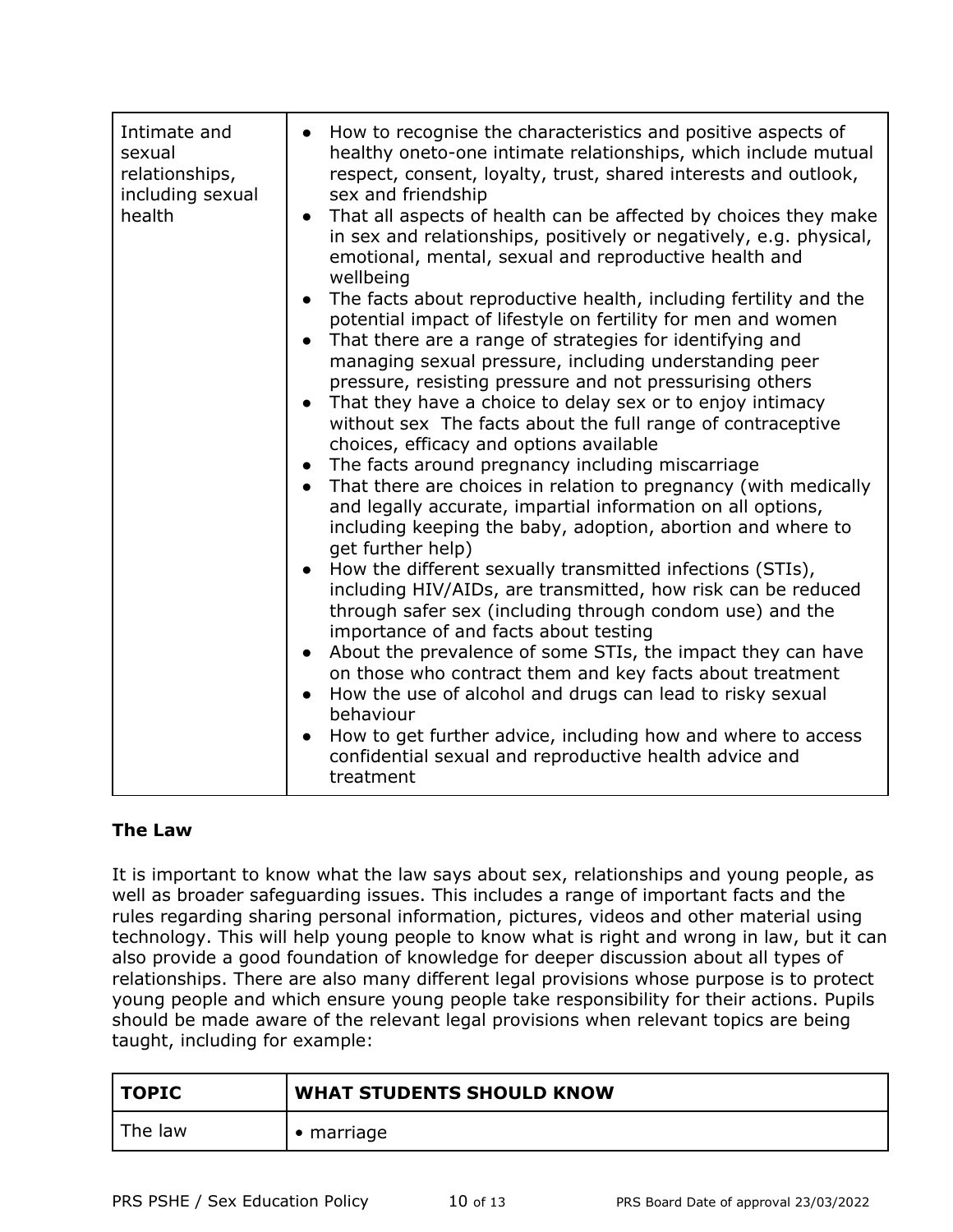|  | • consent, including the age of consent<br>• violence against women and girls<br>• online behaviours including image and information sharing<br>(including 'sexting', youth-produced sexual imagery, nudes, etc.)<br>• pornography<br>• abortion<br>• sexuality<br>• gender identity<br>· substance misuse<br>• violence and exploitation by gangs<br>• extremism/radicalisation<br>• criminal exploitation (for example, through gang involvement or<br>'county lines' drugs operations)<br>• hate crime<br>• female genital mutilation (FGM) |
|--|------------------------------------------------------------------------------------------------------------------------------------------------------------------------------------------------------------------------------------------------------------------------------------------------------------------------------------------------------------------------------------------------------------------------------------------------------------------------------------------------------------------------------------------------|
|--|------------------------------------------------------------------------------------------------------------------------------------------------------------------------------------------------------------------------------------------------------------------------------------------------------------------------------------------------------------------------------------------------------------------------------------------------------------------------------------------------------------------------------------------------|

# **Full statutory guidance**

[Relationships and sex education \(RSE\) and health education](https://www.gov.uk/government/publications/relationships-education-relationships-and-sex-education-rse-and-health-education)

#### **DfE Guide for parents**

[Understanding Relationships, Sex and Health Education -](https://assets.publishing.service.gov.uk/government/uploads/system/uploads/attachment_data/file/812594/RSE_secondary_schools_guide_for_parents.pdf) a guide for secondary school [parents](https://assets.publishing.service.gov.uk/government/uploads/system/uploads/attachment_data/file/812594/RSE_secondary_schools_guide_for_parents.pdf)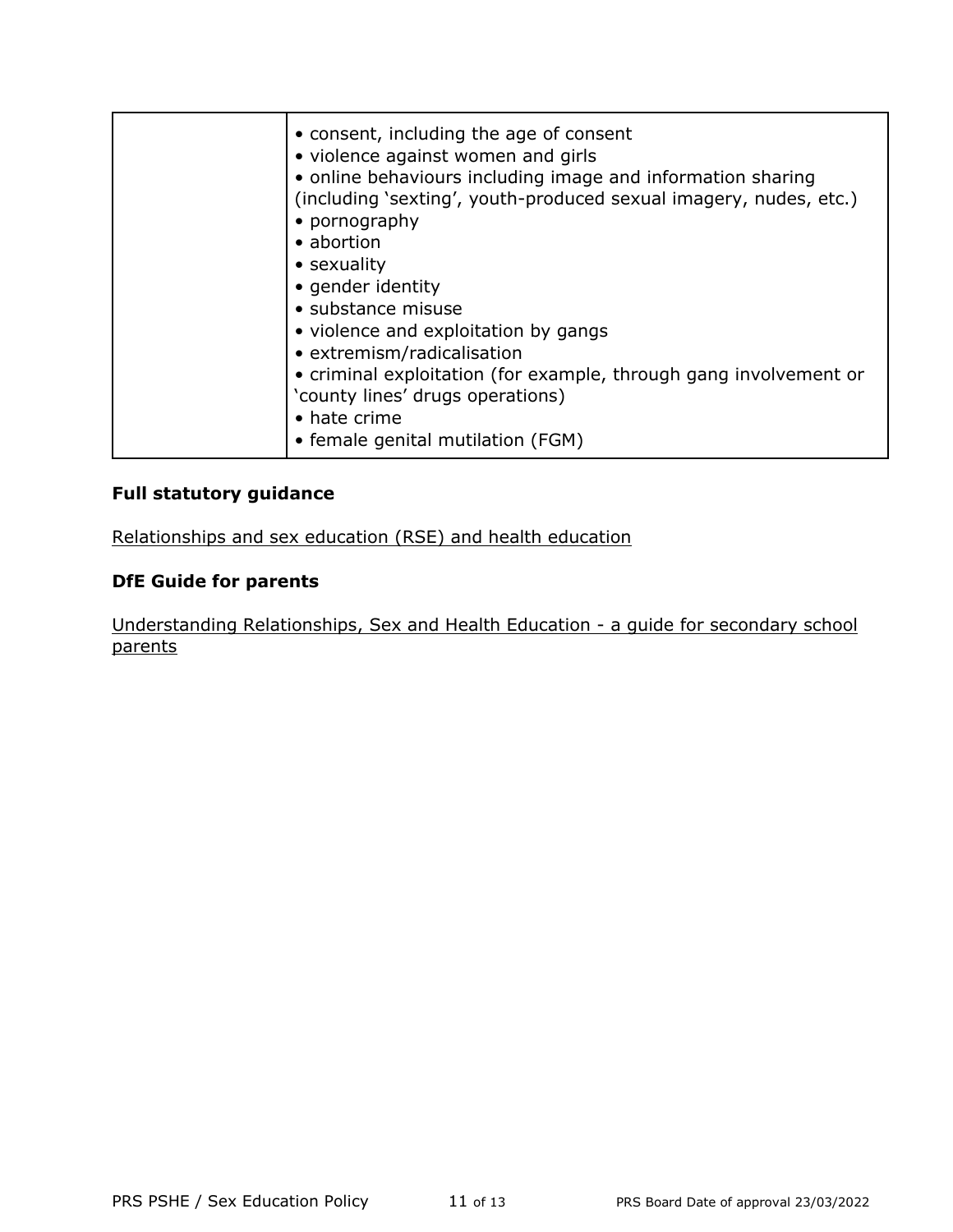**Appendix 2: Parent form - Right to withdraw - please print, complete and return to the Headteacher.** 

**Please note you may be invited to attend a meeting with the Headteacher or a designated member of staff to discuss this request.**

| TO BE COMPLETED BY THE PARENT                                                       |                                 |  |  |  |  |
|-------------------------------------------------------------------------------------|---------------------------------|--|--|--|--|
| <b>Name of child</b>                                                                | <b>Year &amp; Form</b><br>Group |  |  |  |  |
| <b>Name of</b><br>parent/carer                                                      | <b>Date</b>                     |  |  |  |  |
| Reason for withdrawing from sex education within relationships and sex<br>education |                                 |  |  |  |  |
|                                                                                     |                                 |  |  |  |  |
|                                                                                     |                                 |  |  |  |  |
| Any other information you would like the school to consider                         |                                 |  |  |  |  |
|                                                                                     |                                 |  |  |  |  |
| Parent/carer<br>signature                                                           |                                 |  |  |  |  |
| TO BE COMPLETED BY THE SCHOOL                                                       |                                 |  |  |  |  |
| <b>Agreed actions</b><br>following<br>discussion with<br>parents/carers             |                                 |  |  |  |  |
| Logged on central<br>database/note<br>added on SIMS                                 |                                 |  |  |  |  |
| <b>Headteacher</b><br>signature                                                     |                                 |  |  |  |  |